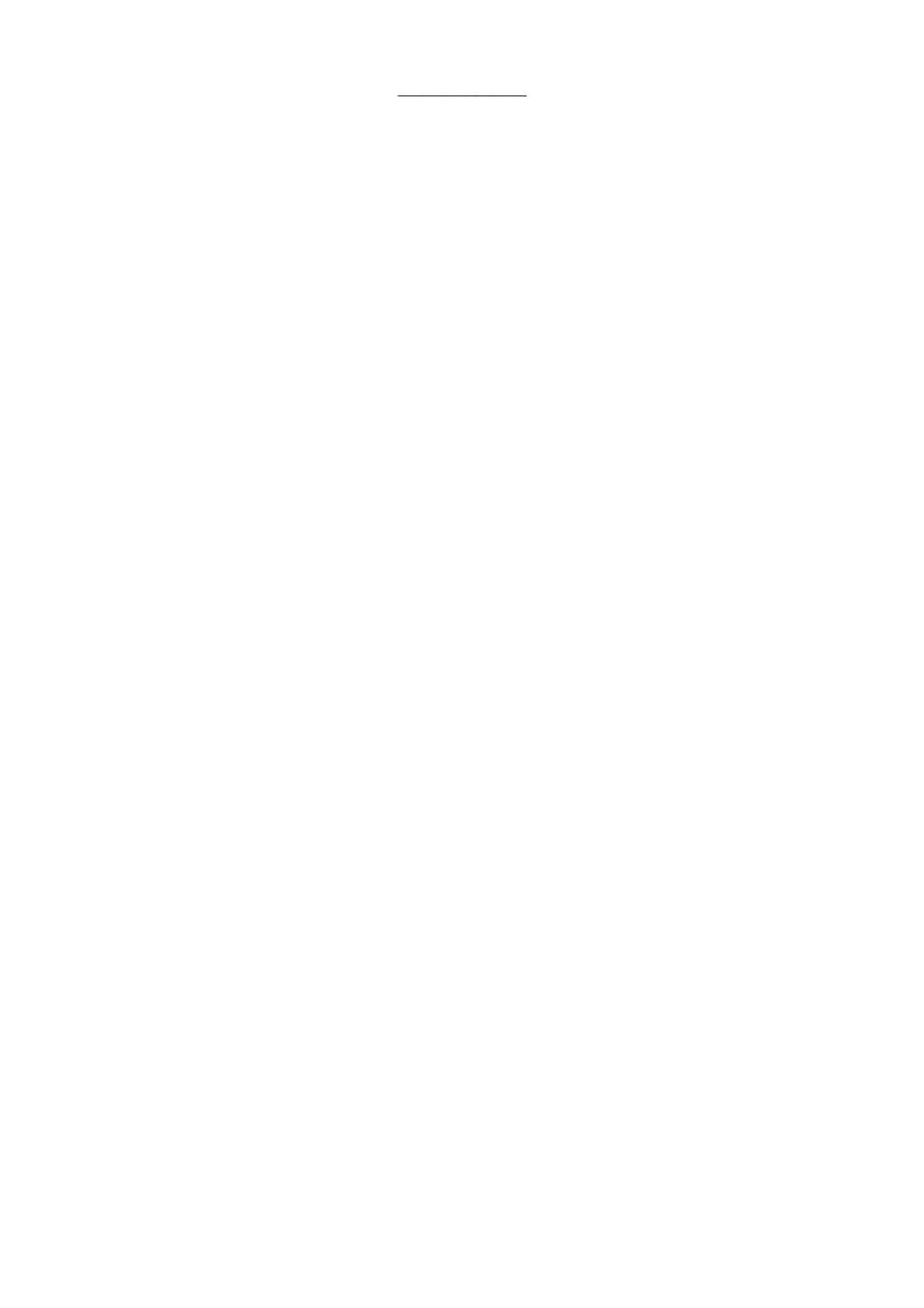# **Item 1**

# Accepted

# **Item 2**

The meeting noted the outcomes of the CPC meeting held in Washington D.C. in October, 1997 with no outstanding action arising.

## **Item 3**

A copy of the GCRMN Coordinator's report is at **Attachment 1**. Significant aspects of the report are:

- Stronger links are being developed with the Reef Check process building on existing links with REEFBASE;
- GCRMN funding support is being renegotiated following the closure of the IUCN Marine and Coastal Program;
- GCRMN activity is taking place in most ICRI regions with most activity in South Asia and the Pacific.
- GCRMN progress will be reported at ITMEMS with the timing of the Symposium also being used as a forum for methodology discussions and training.

The meeting noted a suggestion from Mr Shehata that a lot of work was taking place in the Middle East on coral reef management and monitoring. It was important to realise that, despite tensions in the region, a second Regional ICRI meeting could be considered in order to get contributions from other countries of the Region. Mr Shehata agreed to provide the Secretariat with a copy of a recent paper outlining tourism involvement in coral reef monitoring in the Middle East. The Secretariat will forward this paper to the Regional Coordinators.

## **Item 4**

## Pacific

Ms Apis-Overhoff reported on the review of the Pacific Year of the Coral Reef (PYOCR) Campaign. The Campaign was reviewed at a regional forum at Fiji in April. This review was also attended by the ICRI Secretariat and a representative from NOAA. Subjective success measures of the Campaign include:

- the development and positive reception of a variety of awareness building activities including music videos, poster and art competitions;
- high participation rates by young people in "reef clean-up days";
- high levels of international cooperation;
- $\triangle$  the reintroduction of traditional and cultural practises in reef management;
- $\triangleleft$  the declaration of over 40 marine reserves;
- the "export" of the Campaign strategy plan for implementation in the Caribbean.

## South Asia

Mr Abeyegunawardene reported on activities of SACEP in implementing ICRI objectives. Significant items include: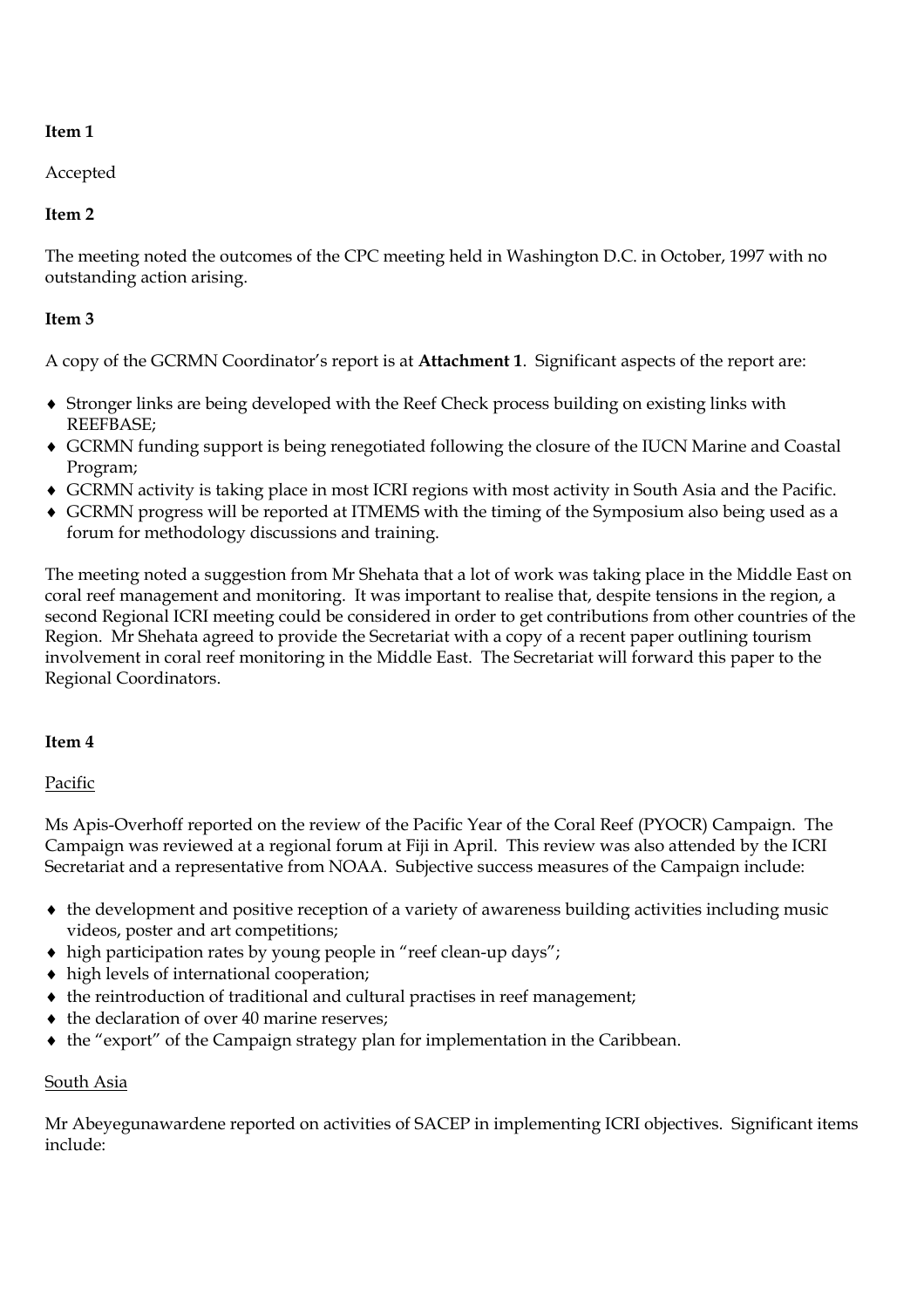- the development of a regional oil spill contingency plan in association with the IMO. SACEP is seeking links with the EAS/RCU to more effectively finalise the plan.;
- plans to establish a staff position in SACEP to implement ICRI activities;
- strong progress for the regional GCRMN project;
- a Regional Training Program in coastal management to commence in September; and
- the commencement of a SACEP INTERNET site in June, 1998.

#### Middle East

Mr Shehata reported briefly on the ICRI workshop held in Jordan in September, 1997 and on the possibility of a follow-up workshop in 1998 to involve those countries not represented in Jordan. There is a high level of willingness to work on coral reef protection and management projects in the Middle East and a number of initiatives are now underway including the following in Egypt:

- a major sustainable tourism project in the Red Sea involving management and the tourism industry; and
- $\bullet$  the development of a policy stance on waste discharge and landfill in the coastal zone.

#### East Asian Seas

Dr Kirkman reported on recent developments in implementing the COBSEA 15 year regional plan. He also described activities he would like to see established in the region to assist implementation of ICRI:

- the establishment of a regional Metadatabase for use with a GIS approach to coastal management;
- $\bullet$  the development of a regional collaborative monitoring program;
- $\bullet$  the development of a regional education program; and
- implementing a high resolution resource mapping program.

In addition, Mr Okuda reported success in the establishment of the Regional Coral Reef Research and Monitoring Center in Okinawa which it is anticipated will act as a node of the GCRMN. Japan is interested in helping facilitate coordination in the region for monitoring - possibly through a coordinating workshop. Mr Okuda also reported on the successful poster competition held in Japan last year as well as action to support the coral reef research centre in Palau.

#### East Africa and the West Indian Ocean

Ms Nilsson reported on behalf of Mr Richard Congar (EAF/RCU Coordinator) as well as activities on the East African coast. Major events have been:

- the commencement of a review and revitalizing of the Nairobi Convention;
- the holding of a workshop on mapping critical marine habitats utilising remote sensing techniques sponsored by IOC and UNEP. West Indian Ocean island states as well as Mozambique will be involved in this process in late 1998;
- continuing effort in a major East Africa rapid assessment project;
- $\bullet$  the development of a coastal resource atlas for Kenya.

Ms Nilsson also reported on recent developments at UNEP Headquarters including the appointment of the new Executive Director and the commencement of a restructuring exercise in the organization. However, the Regional Seas Programme is considered one of the priority programmes to be revitalized.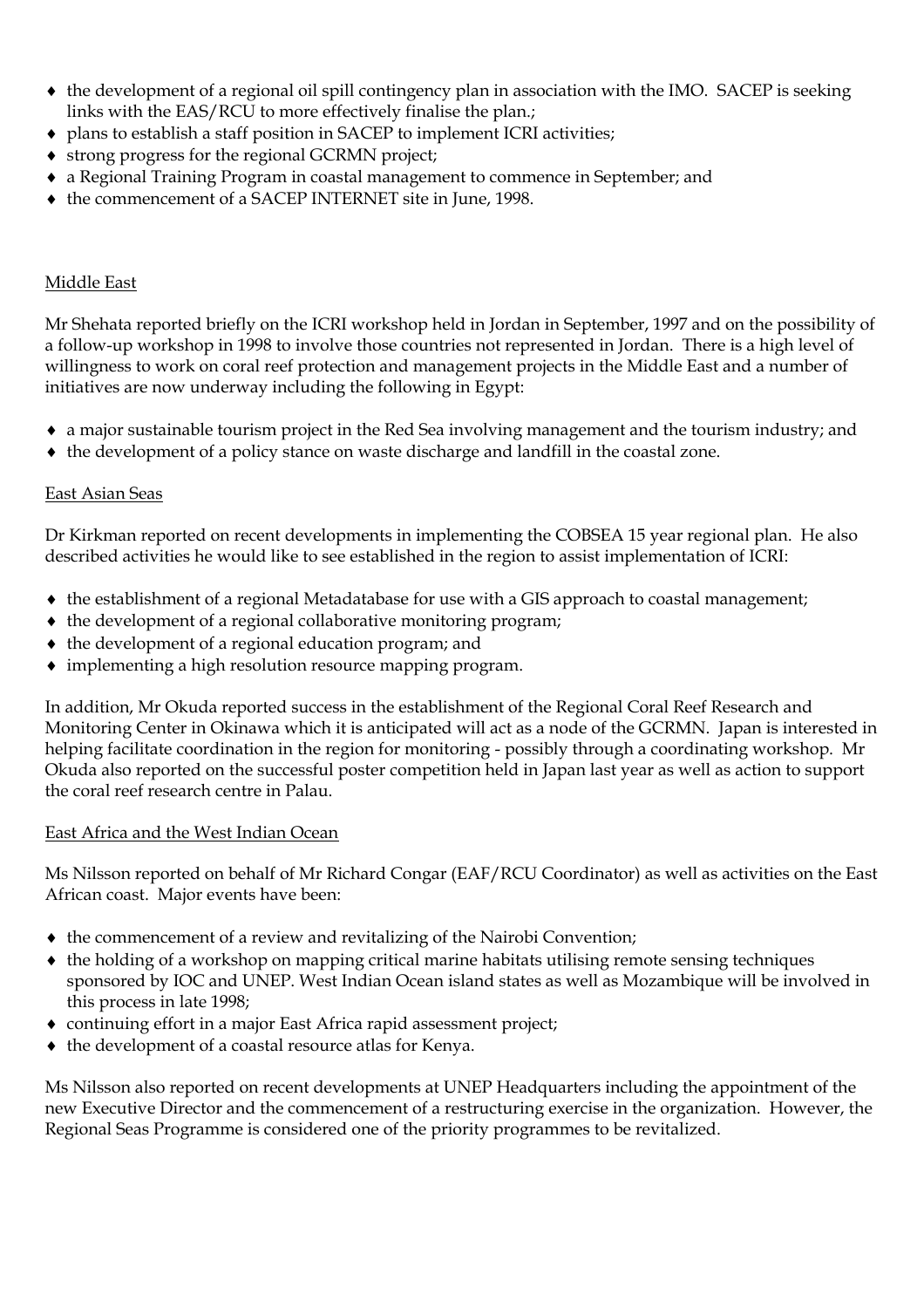Ms Nilsson also reported on outcomes of correspondence between the Secretariat and UNEP concerning funding for ICRI and the GCRMN. The principal outcome is that the US contribution of \$US275,000 to UNEP suggested for coral reef activities, such as support of ICRI and GCRMN, was not made available for this purpose. Unlike contributions to the Trust Funds, Government's contributions to the Environment Fund can not be "earmarked" for any specific activity and the US\$275,000 was therefore not directly available to the Water Branch for coral reef activities. In spite of this, the Water Branch supported the GCRMN with \$US54,000 in 1997. The US contributions to the Trust Funds are available as follows: US\$30,000 to the EAF/RCU (used for rapid assessment methodology implementation), US\$30,000 for the East Asian Seas and US\$90,000 for the Caribbean region. Proposals for activities in East Asia and the Caribbean are under development by the Regional Coordination Units. In addition, UNEP will be providing \$US25,000 to ITMEMS preparations through support to regional participation (\$US15,000) and preparation of regional reports (\$US10,000).

## Caribbean

A copy of the report for the Caribbean is at **Attachment 2**.

## **Item 5**

Mr Kenchington lead discussions based on the discussion paper at **Attachment 3**. The following represents the major outcomes of discussion on the four recommendations. Note that no formal decision was taken on any of the recommendations rather the outcomes of the discussions as presented in these Minutes would form a basis for discussions on these topics at ITMEMS.

**RECOMMENDATION 1:** *That, following the outcomes of the 1998 ITMEMS, the CPC reconfirms its role in the next phase of global ICRI activity.*

There was general agreement that the CPC and Secretariat play an important political and support role for ICRI activities taking place in the regions. The CPC and Secretariat were seen to provide important credibility to coral reef management initiatives. These roles were seen as important to pursue in the future.

## **RECOMMENDATION 2:** *That, in order to promote accountability and a better sense of "team", the CPC reaffirm the composition of the Committee and establish firm ground rules for the conduct of meetings.*

Most discussion centred on two points: the need to promote a sense of equity and "openness" within the CPC and the need to promote an efficient CPC that is not hampered by a clumsy administrative arrangement. There was consensus that, as a minimum, a core team representing:

- $\bullet$  the ICRI Secretariat;
- $\triangleleft$  the GCRMN:
- UNEP Headquarters and each of the UNEP Regional Seas Programs (RSP);
- each of the eight founding ICRI governments.

It was suggested that other, ad hoc representation by countries or organisations could be effected through their respective RSP's. To promote openness, details of pending CPC meetings should be promulgated on the Internet.

**RECOMMENDATION 3:** *That a minimal expected role for the Secretariat, focussing on capacity building support for regional forums or meetings, secretarial support for the CPC and enhancement of communications be set. Secretariat functions beyond that will need to be dependent on the resources available.*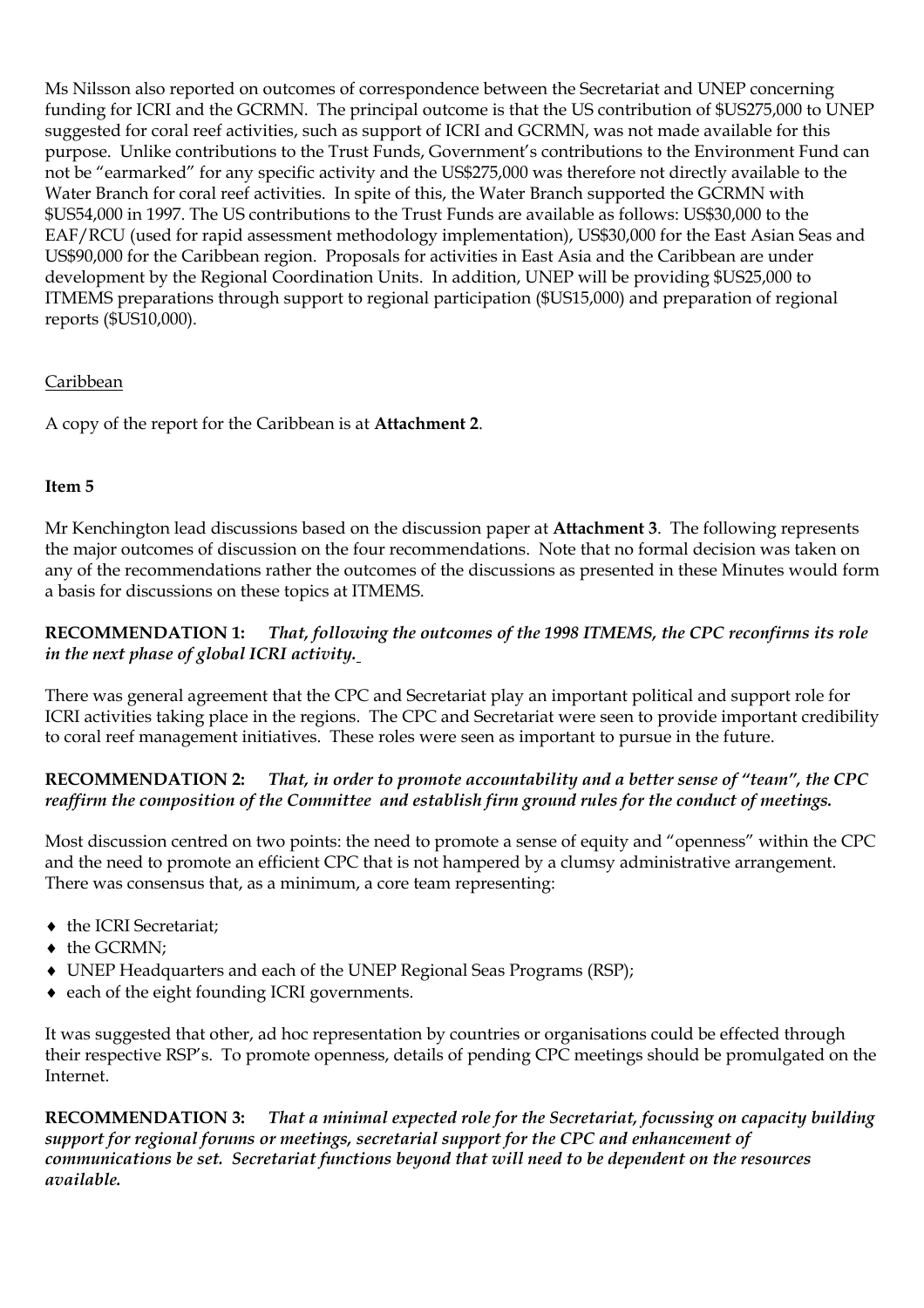Members discussed a range of role options and noted that the extent of that range will be, as it is now, limited by the amount of funding available. Discussions supported a minimal role as identified in the recommendation if funding continues to be limited. However, in the event of adequate funding the following were identified as appropriate:

- act as secretary and coordinator of ICRI CPC meetings;
- manage the ITMEMS symposium series on a four year basis;
- facilitate communication between ICRI partners and regions using electronic media (eg. Internet) where possible including ensuring topical issues on coral reefs receive wide publicity within the ICRI network;
- act as a catalyst for promoting coral reef management in international forums; and
- facilitate and assist ICRI regional associations and countries in connecting with donor support networks.

## **RECOMMENDATION 4:** *That the CPC, through the Secretariat, explore the establishment of an international trust fund for the purpose of support for the ongoing functions of the Secretariat.*

The notion of a mechanism to provide certainty to the operations of the Secretariat was strongly endorsed. Discussions centred on possible mechanisms and the degree of complexity that a trust fund system may require. Particular discussion points were:

- a trust should be limited in supporting the role of the CPC and Secretariat and not be established to provide wider financial support for ICRI projects;
- $\bullet$  the trust, ideally, should encompass support for the coordination of ICRI and the GCRMN;
- a trust system should not prevent direct support to the Secretariat from either the host country or another agency or government.

The Secretariat undertook to rewrite the discussion paper for wider circulation within the ICRI community reflecting a need for continuing international coordination, recognising difficulties in establishing trusts and considering a formula for governments and agencies to contribute efficiently through intermediaries.

#### **Item 6**

It was noted that the outcomes of the ITMEMS conference including statements on the future of the Secretariat , the CPC and GCRMN would need to be finalised in order to present a clear and coordinated vision for ICRI into the 21st Century to UNCSD.

## **Item 7**

Mr Baldwin presented an update on logistics preparations for ITMEMS covering information on:

- the registration brochure;
- the venue:
- the utilisation of the Internet to facilitate ITMEMS preparations; and
- $\bullet$  the ITMEMS budget and project management.

#### **Item 9**

Dr Dight led discussion on the guidelines for preparation of ITMEMS reports **(Attachments 3 and 4 refer)**. The content of the guidelines was accepted by members. The following points arose from discussions: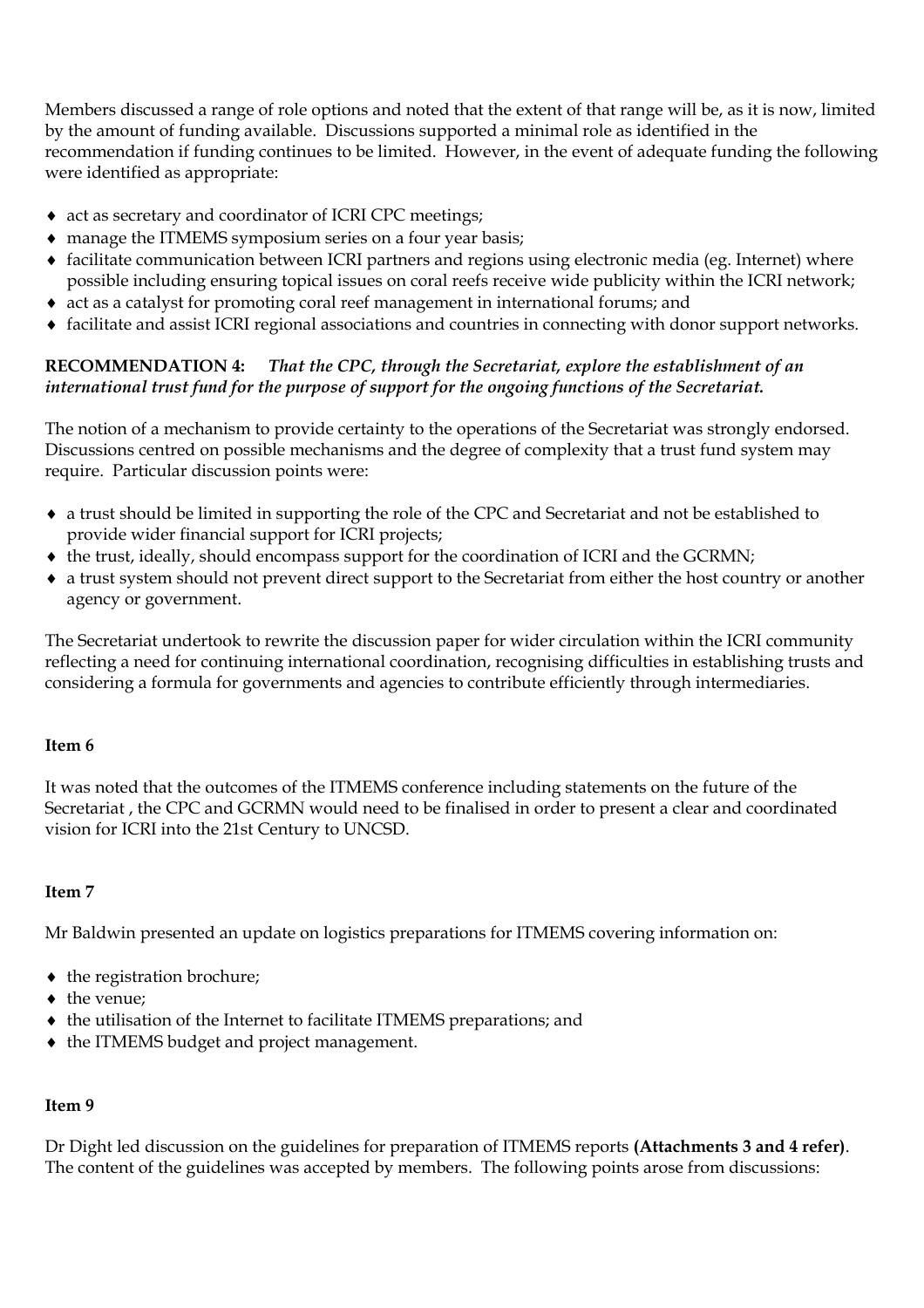- the Secretariat is to canvas CPC members for both the names of potential members of the ITMEMS output document drafting committee and the names of agencies that support particular projects and programs in their region.
- some slight editing of the guidelines will be undertaken to make them more readable;
- CPC members will make a strong effort to advertise ITMEMS within their region and to advise the Secretariat of organisations and agencies that will be attending or who should specifically should be advised of ITMEMS;
- appropriate political representation at ITMEMS will be managed by the Secretariat;
- regional reports should include, as an appendix, a list of ICRI oriented projects;
- the GCRMN coordinator will institute a process to ensure adequate and efficient involvement of GCRMN matters in the regional reports;
- the Secretariat will ensure that it is made clear to delegates what is expected of them in terms of their involvement in ITMEMS; and
- proposals for case studies and discussion questions for the working groups will be canvassed with CPC members by correspondence prior to finalisation.

### **Other Business**

#### Coral Bleaching

Brief updates were presented by members identifying known and reported cases of coral bleaching from around the world. Bleaching events from South Asia, Eastern Africa, the Pacific, Australia and the Middle East were noted. it was noted that a variety of Internet sites are available on this topic. Dr Wilkinson undertook to collate a summary statement for posting on the ICRI Internet site.

#### **Next Meeting**

It was agreed that the next meeting of the CPC will take place in Townsville, Australia immediately prior to the commencement of ITMEMS. A brief follow-up meeting at the conclusion of ITMEMS associated with the formal handover of the Secretariat to France will also take place.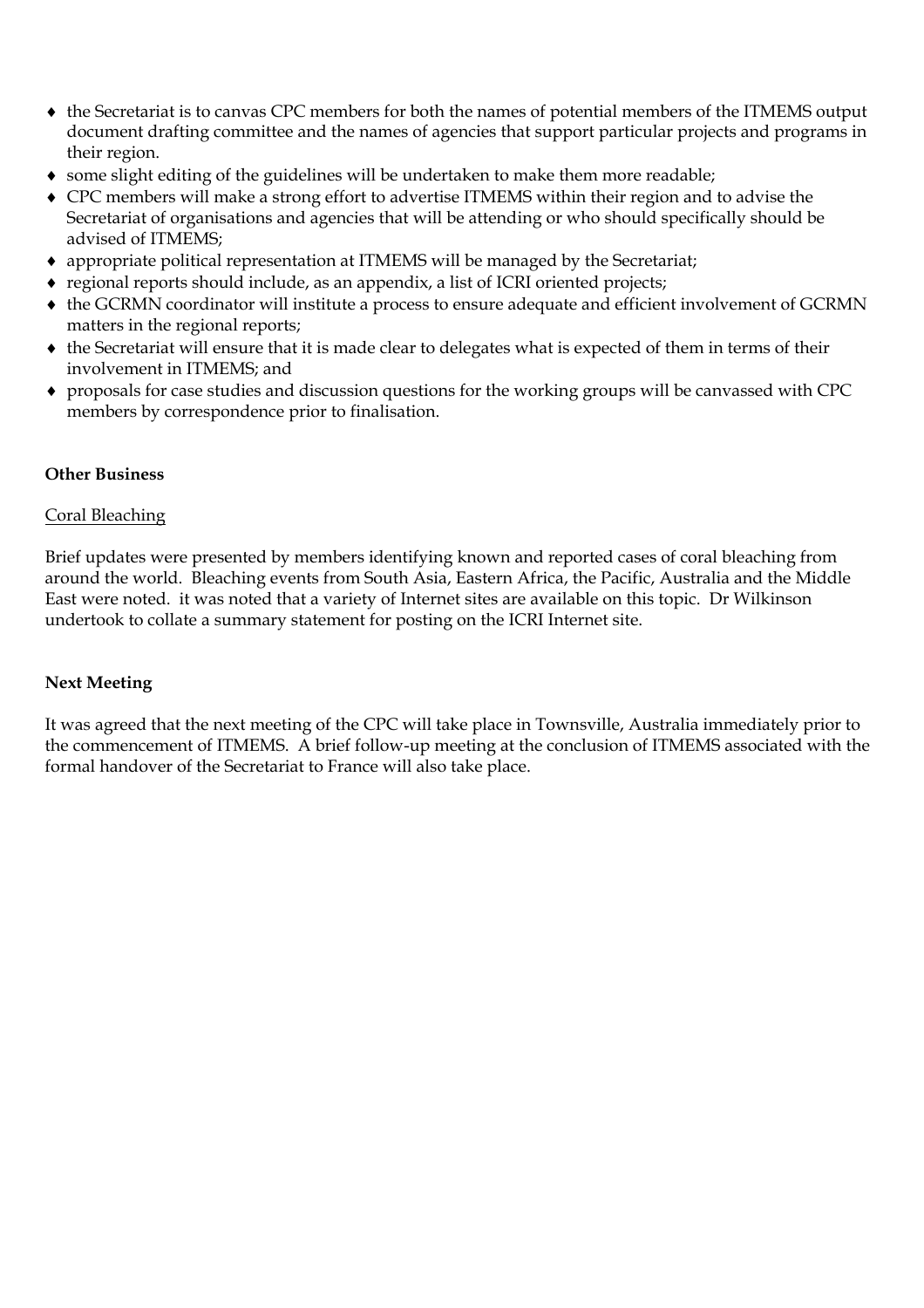# **Agenda**

| <b>Item</b>    | Time | Topic                                                                                    | Presenter           |
|----------------|------|------------------------------------------------------------------------------------------|---------------------|
| Tuesday        |      |                                                                                          |                     |
| $\mathbf 1$    | 0900 | Welcome                                                                                  | Richard Kenchington |
| 2              | 0910 | Action arising from<br><b>Washington CPC</b>                                             | John Baldwin        |
| 3              | 0930 | <b>GCRMN</b> update                                                                      | Clive Wilkinson     |
|                | 1000 | <b>Morning Tea</b>                                                                       |                     |
| $\overline{4}$ | 1030 | Regional News (informal Lucille, Prasantha, Hugh<br>updates by Regional<br>Coordinators) | Alessandra, Agneta  |
| 5              | 1130 | <b>Future Directions for</b><br>the ICRI Secretariat                                     | Richard Kenchington |
|                | 1300 | Lunch                                                                                    |                     |
| 5              | 1400 | <b>Future Directions for</b><br>the ICRI Secretariat (cont'd)                            | Richard Kenchington |
|                | 1515 | <b>Afternoon Tea</b>                                                                     |                     |
| 6              | 1545 | ICRI Links to 1999 UNCSD Meeting                                                         |                     |
| 7              | 1615 | Preparations for ITMEMS<br>(update on planning to date)                                  | John Baldwin        |
|                | 1730 | Close                                                                                    |                     |
| 8              | 1930 | Dinner!!                                                                                 |                     |
| Wednesday      |      |                                                                                          |                     |
| 9              | 0900 | Preparations for ITMEMS                                                                  | Ian Dight           |